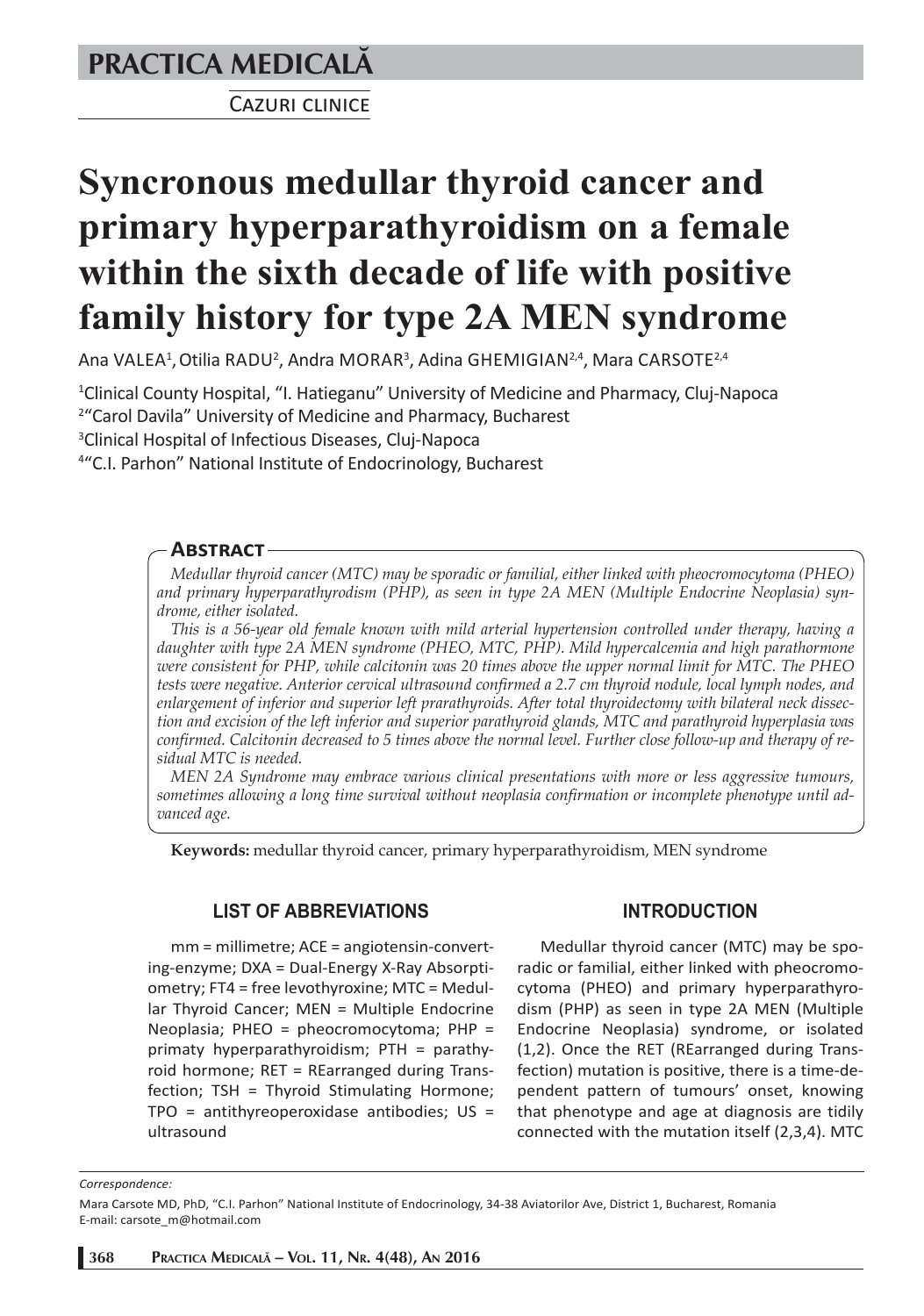and then PHEO are the most frequent neoplasia in MEN 2A syndrome, opposite to PHP (3,4). We aim to introduce an adult female case having a late recognition of the syndrome despite relevant family history and displaying a particular clinical presentation with positive HPT before PHEO confirmation.

## **CASE PRESENTATION**

We report the case of a 56-year old non-smoking female who was admitted in the Department of Endocrinology in March 2016 for polyuria, polydipsia and intermittent headache. The patient had a history of grade I arterial hypertension, adequately controlled with ACE (angiotensin-converting-enzyme) inhibitors. The patient's daughter had been diagnosed with type 2A MEN syndrome based on PHEO, MTC plus PHP (no RET test was available, though).

On admission, the physical exam revealed grade I obesity, heart rate of 68 beats per minute, blood pressure 110/70 mmHg, without orthostatic hypotension. Laboratory tests found mild hypercalcemia and elevation of alkaline phosphatase levels (Table 1). The hormonal profile revealed high PTH (parathyroid hormone) consistent for PHP and extremely high circulating calcitonin levels (20 times above the upper normal limit), suggestive for MTC (Table 1). In association with family medical history, these data raised the question of a MEN 2A syndrome, so the adrenal tests seeking for PHEO were done (including chromogranin A, 24-hour urinary metanephrines and normetanephrines) (Table 1). No hormonal or imagery clue of the adrenal tumour was found.

Thyroid ultrasound (US) found multi-nodular goitre, a deeply hypoechoic nodule located in the left lobe, with irregular margins, predominantly peri-nodular vascularisation and intra-nodular coarse calcifications, measuring 17.7 by 18.9 by 27.5 mm (millimetre) (Figure 1). In addition, anterior cervical US described a left cervical lymph node of 9.9 by 11.2 mm in diameter, and two extra-capsular nodules of 14.8 by 10.8 mm, 11.6 by 7.6 mm respectively, possibly left inferior and left superior parathyroid glands and associated adenoma. Contrast-enhanced computer tomography scans of the neck, chest, abdomen and pelvis revealed a thyroid nodule of 20 by 18 by 20 mm with lymph nodes enlargement by the same side and, also, another nodule of 11 mm maximum diameter, located at the posterior part of the left thyroid lobe,

*TABLE 1. The panel of investigations consistent with Medullar Thyroid Cancer and Primary Hyperparathyroidism on a 56-year old female having positive family history for type 2A MEN Syndrome. The data are displayed at first diagnosis and three months after cervical surgery which provided the pathological confirmation of both conditions.* 

| Parameter                                                       | Value   | <b>Normal</b><br>value | <b>Units</b> |
|-----------------------------------------------------------------|---------|------------------------|--------------|
| At diagnosis                                                    |         |                        |              |
| Calcitonin                                                      | 2000    | < 10                   | pg/ml        |
| <b>TSH</b>                                                      | 0.54    | $0.4 - 4$              | µIU/mL       |
| FT4                                                             | 1.59    | 0.89-1.76              | ng/dl        |
| TPO                                                             | 18.2    | < 50                   | UI/ml        |
| <b>PTH</b>                                                      | 126.5   | $11 - 67$              | pg/ml        |
| <b>Total serum calcium</b>                                      | 10.78   | $8.8 - 10.6$           | mg/dl        |
| Ionized serum calcium                                           | 4.57    | $4.4 - 5.4$            | mg/dl        |
| Serum phosphorus                                                | 2.64    | $2.5 - 4.5$            | mg/dl        |
| Serum creatinine                                                | 0.58    | $0.51 - 0.95$          | mg/dl        |
| Serum alkaline phosphatase                                      | 140     | 30-120                 | U/I          |
| 24-hours urinary<br>metanephrines                               | 86.8    | < 375                  | $\mu$ g/24 h |
| 24-hours urinary<br>normetanephrines                            | 148     | < 632                  | $\mu$ g/24 h |
| Blood chromogranin A                                            | 34.06   | < 76.3                 | ng/ml        |
| Three months after total thyroidectomy and<br>parathyroidectomy |         |                        |              |
| Calcitonin                                                      | 112.4   | ${}_{<}10$             | pg/ml        |
| <b>TSH</b>                                                      | $31.4*$ | $0.4 - 4$              | µIU/mL       |
| FT4                                                             | $0.95*$ | 0.89-1.76              | ng/dl        |
| PTH                                                             | 26.3    | 11-67                  | pg/ml        |
| <b>Total serum calcium</b>                                      | 8.42    | $8.8 - 10.6$           | mg/dl        |
| <b>Ionized serum calcium</b>                                    | 3.67    | $4.4 - 5.4$            | mg/dl        |
| Serum alkaline phosphatase                                      | 101     | 30-120                 | U/I          |

*TSH=Thyroid Stimulating Hormone; FT4=Free Levothyroxine; TPO=anti-thyreoperoxidase antibodies; PTH=parathyroid hormone*

*\*under daily oral 100 μg of levothyroxine*

suggestive for a parathyroid adenoma. No other lesions of the liver, lungs or adrenal glands were detected. Central DXA (Dual-Energy X-Ray Absorptiometry) scan revealed osteoporosis (in correlation with menopausal status and PHP).

In April 2016, the patient underwent total thyroidectomy with bilateral neck dissection and excision of the left inferior and superior parathyroid glands. The pathological report confirmed MTC and double parathyroid hyperplasia lesions. Three months after surgery, blood calcitonin decreased, but remained elevated despite no evidence of loco-regional disease on US. The patient presented with mild hypocalcemia with normal PTH, requiring an increase in calcium and vitamin D supplementation, as well as high TSH (Thyroid Stimulating Hormone)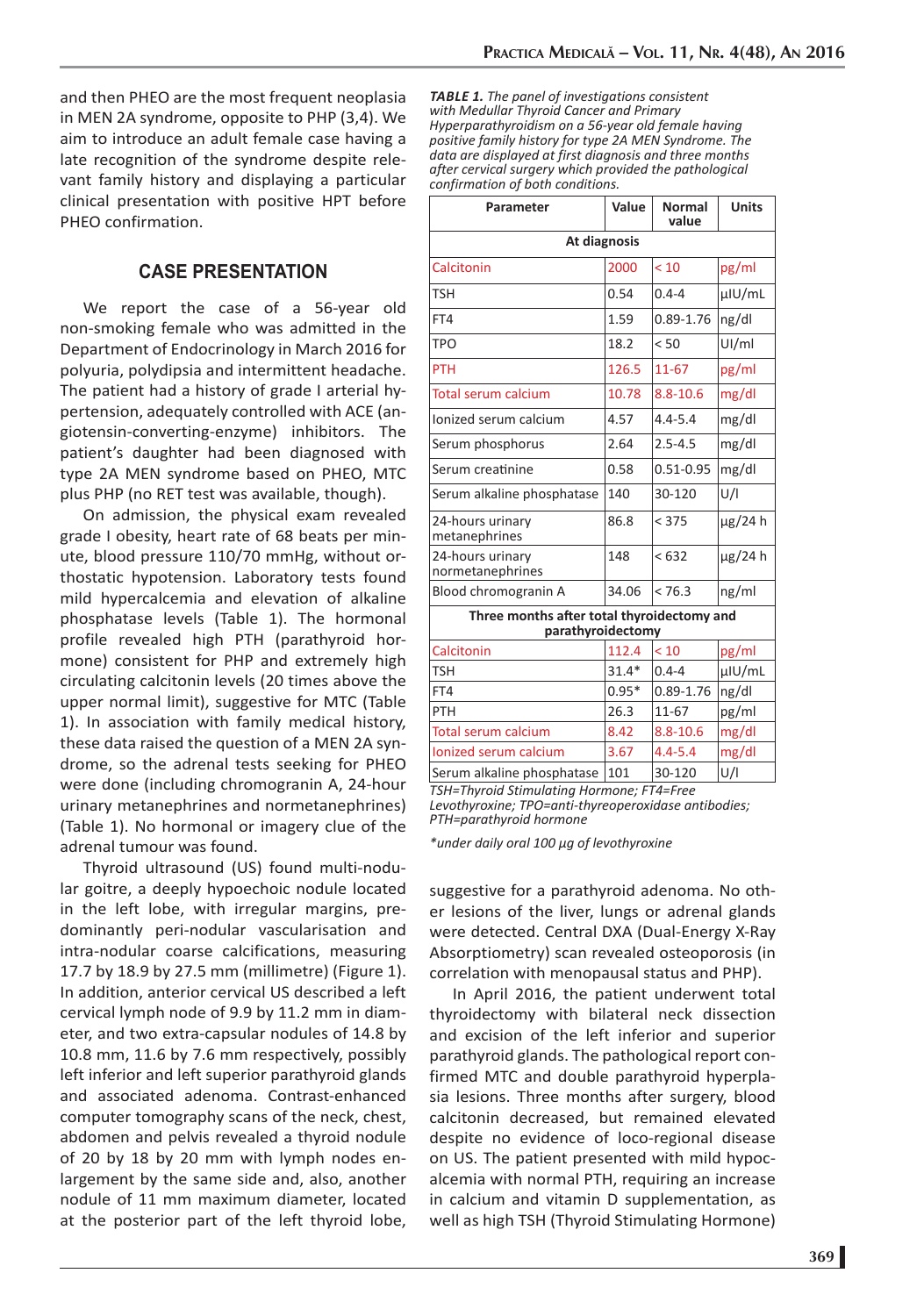

*FIGURE 1. Preoperative anterior cervical ultrasound scan (different windows) of a 56-yearold patient with MEN 2A syndrome suggestive for an aggressive thyroid condition (confirmed as medullar thyroid cancer)*

that required levothyroxine dose adjustments (Table 1). Further close follow-up and identification of residual MTC with adequate therapy is needed, as well as periodical check up for PHEO.

## **DISCUSSION**

This case highlights a daily practice endocrine experience in a family with RET mutation (without the exact mutation on the proto-oncogene identified yet, but the clinical configuration is extremely suggestive). Type 2A MEN syndrome involves repeated surgeries and life-long follow-up (5-7). The presented case associates an atypical late diagnosis within the sixth decade of life (8,9). The history of high arterial blood pressure was not consistent with PHEO up this moment, despite high frequency of the adrenal neoplasia in family with RET mutations and the fact that the patient's daughter had already been confirmed with PHEO (8). The headache the female accused was related to the blood pressure control, while the polyuria-polydipsia syndrome was associated with hypercalcemia. The phenotype was milder than seen at her younger relative, noting the fact that sydromic

genotype-phenotype correlation vary (6,9). We were not able to provide the entire pedigree consistent with tumours presence over the time in the family, despite its importance. We consider the most important clue of this case the lack of PHEO up to the age of 56 years (while PHP is already confirmed) which, apart from bilateral aspects in most cases, is expected to a 100% penetrance for some RET codons mutations (10). Unfortunately, after total thyroidectomy and careful bilateral neck dissection, calcitonin decreased, but did not normalise, which requires a large panel of serial imagery assessment to identify the source and provide, if possible, surgical resection (1,3,4,10).

## **CONCLUSION**

Type 2 MEN Syndrome may embrace various clinical presentations with more or less aggressive tumours, sometimes allowing a long time survival without neoplasia confirmation or incomplete phenotype until advanced age.

**Acknowledgement:** We thank the patient for her consent of publishing these data.

**Conflict of interest:** none

## **REFERENCES**

- **1. Pappa T., Alevizaki M.** Management of hereditary medullary thyroid carcinoma. *Endocrine.* 2016 Jul; 53(1):7-17.
- **2. Li Y., Simonds W.F.** Endocrine neoplasms in familial syndromes of hyperparathyroidism. *Endocr Relat Cancer.* 2015 Jun; 23(6):R229-47.
- **3. Frank-Raue K., Raue F.** Hereditary Medullary Thyroid Cancer Genotype-Phenotype Correlation. *Recent Results Cancer Res.* 2015; 204:139-56. doi: 10.1007/978-3-319-22542-5\_6.
- **4. Taïeb D., Kebebew E., Castinetti F. et al.** Diagnosis and preoperative

imaging of multiple endocrine neoplasia type 2: current status and future directions. *Clin Endocrinol* (Oxf). 2014 Sep; 81(3):317-28.

**5. Baloescu R., Carsote M., Albu S.E., Valea A.** Multiple surgeries and long-term endocrine follow-up in a MEN